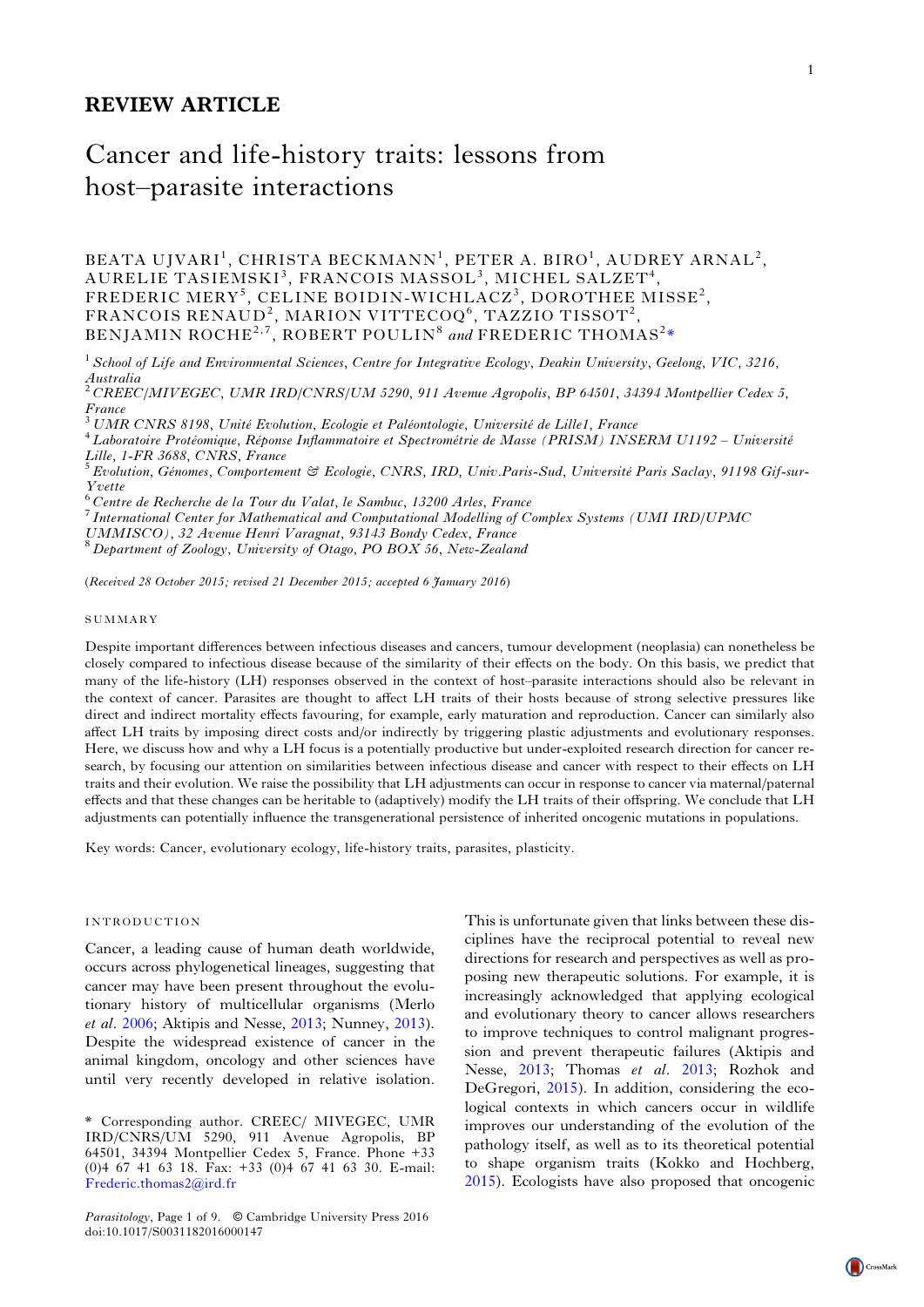phenomena have important influences on shaping animal behaviour, life history and even ecosystem functioning (Vittecoq et al. [2013,](#page-7-0) [2015\)](#page-8-0).

Here, we propose a research direction deserving of more attention concerning life-history (LH) responses displayed by animals in the face of cancer risks and/or malignant progression. The primary reasons this topic has until now been poorly investigated are because it is often assumed that: (i) cancer in wildlife is rare; and (ii) adaptive responses against cancer are unlikely to evolve because cancer is a post-reproductive disease (see Vittecoq et al. [2013\)](#page-7-0). However, evidence increasingly indicates that cancer is in fact likely to be common in wildlife, and has been documented in a diverse array of taxa from invertebrates to large mammals [\(Table 1\)](#page-2-0). Furthermore, cancer can increase the risk that animals die early in life due to predation or parasitism (Martineau et al. [2002;](#page-7-0) McAloose and Newton, [2009\)](#page-7-0). For example, oncogenic phenomena in wildlife (as in humans) encompass a large range of more or less malignant tumours, ranging from benign neoplasms to metastatic malignancies that induce various consequences on health and vigour, such as early death and decreased reproductive potential [\(Table 1;](#page-2-0) see also Vittecoq et al. [2013](#page-7-0)). As a result of these negative effects, animals can become more susceptible to interspecific interactions (especially predation and parasitism) that result in death *prior* to the end of the reproductive period. Together, these observations suggest that natural selection should favour adaptations that prevent cancer-induced reductions in fitness, just as we would expect for any other infections (Thomas et al. [2009](#page-7-0)). Thus, we draw on the literature related to parasitism and its effects on LH traits to guide us towards profitable avenues for cancer research. Whereas proximate mechanisms guarding against cancer, such as lower somatic mutation rates and redundancy of tumour suppressor genes, are currently being extensively studied in some wildlife species (Caulin and Maley, [2011;](#page-6-0) Roche et al. [2012\)](#page-7-0), thus far much less attention has been paid to other traits, such as LH adaptations.

## Infection and cancer in multicellular organisms

Importantly, cancer cells not only act similarly to parasites by diverting energy and resources from other vital functions of the host, but also a substantial proportion of malignancies are caused by infections (ca. 20% of human cancers; Ewald and Swain Ewald, [2015](#page-6-0)). Thus, infections could contribute to cancer directly or indirectly. Direct initiation results from pathogens (particularly intracellular parasites) altering cellular regulatory mechanisms (e.g. apoptosis and cell-cycle arrest) and cell proliferation rates, and therefore breaking down cellular barriers that would otherwise prevent oncogenesis. Infection-induced inflammatory responses may also

result in increased mutation rates and compromised proliferation signals, and concomitantly indirectly initiate malignant transformations (reviewed in Ewald and Swain Ewald, [2012](#page-6-0), [2013](#page-6-0)). Although protozoans (e.g. Plasmodium falciparum, Molyneux et al. [2012](#page-7-0)), bacteria (e.g. Helicobacter pylori, Mager [2006](#page-7-0); Ewald and Swain Ewald, [2014](#page-6-0)) and trematodes (e.g. Schistosoma haemotobium, Mostafa et al. [1999](#page-7-0); Ewald and Swain Ewald, [2014\)](#page-6-0) have all been shown to directly or indirectly cause malignancies, viruses are the most frequent sources of infection-induced cancers (reviewed by Ewald and Swain Ewald, [2015](#page-6-0)). While oncogenic pathogens and their induced malignancies are well documented in humans and domestic animals, they are less well recorded in undomesticated captive animals, and are largely undetected in nature. Ewald and Swain Ewald [\(2015\)](#page-6-0) have proposed several explanations for why cancer is rarely found in natural populations: (1) although benign neoplasms occur pervasively in multicellular organisms they rarely transition to detectable malignant tumours; (2) reduced survival due to malignancy [as a direct (detrimental to health) or indirect (increased predation) consequence of cancer] hinders detectability; and (3) diagnostics and evaluation of malignancy are inconsistent across species. The full scope of infection-induced cancers is still not known for any multicellular species, but interestingly infection-induced cancers are known to occur at young ages (e.g. cervical cancer in humans).

Cancer, being induced by pathogens or acting analogously to parasites, or both, clearly has a major impact on host' LH traits. We next discuss cancer as selective force on host LH traits.

#### Why should cancer influence LH traits?

Cancer, both solid tumours and blood cancers, can be thought of as a developing species that behaves in a manner akin to parasites (Duesberg et al. [2011\)](#page-6-0). As far as host LH traits are concerned, parasites likely play an important role in their evolution because they often impose important selective pressures on the host (Michalakis and Hochberg, [1994\)](#page-7-0). Similarly, cancer cells depend on their hosts for sustenance, proliferating inside their bodies, exploiting them for energy and resources, and thereby impairing their health and fitness. Based on these similarities, it is predicted that several of the responses that have evolved in the context of host–parasite interactions should also be relevant in the context of cancer (Vittecoq *et al.* [2013](#page-7-0)). Evolutionary theory on host–parasite interactions postulates that host species should also be under selective pressures to avoid the source of the pathology in the first instance (e.g. Hart, [1994](#page-6-0)), then prevent its progression once infected, and finally alleviate the fitness costs if further development is not preventable (Thomas et al. [2009](#page-7-0)).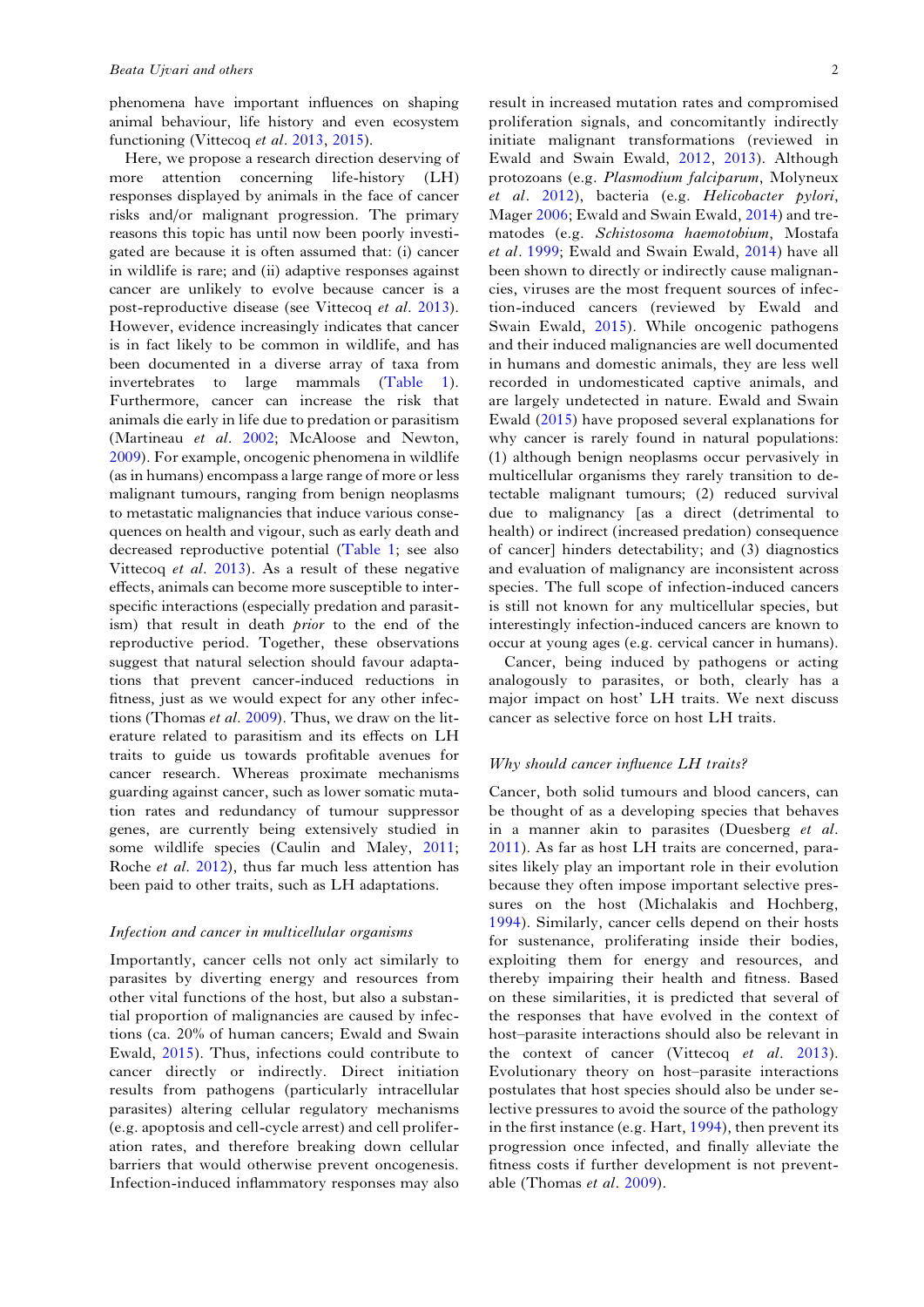| Common name                                             | Latin name                                           | Context and prevalence                                                          | Cancer type                                                                                                                                 | Factors favouring cancer traits                                                                                  | Potential impact on host LH                                                                                                                                                                   | Reference                                                                                 |
|---------------------------------------------------------|------------------------------------------------------|---------------------------------------------------------------------------------|---------------------------------------------------------------------------------------------------------------------------------------------|------------------------------------------------------------------------------------------------------------------|-----------------------------------------------------------------------------------------------------------------------------------------------------------------------------------------------|-------------------------------------------------------------------------------------------|
| Invertebrate<br>Hydra                                   | Pelmatohydra<br>robusta                              | Laboratory population,<br>unknown                                               | Undetermined                                                                                                                                | Genetic predisposition                                                                                           | Reduced population growth<br>rate, reduced capacity of egg<br>production. Tumour-bearing<br>polyps have significantly<br>reduced fitness                                                      | Domazet-Loso<br>et al. (2014)                                                             |
| Blue mussel                                             | Mytilus trossulus                                    | Cultured and wild<br>populations, up to 40%<br>in northeast Pacific             | Haemic neoplasia                                                                                                                            | Unknown                                                                                                          | Increased mortality.<br>Haemocytes showing signifi-<br>cantly less phagocytic capacity<br>leading to reduced immune<br>function and mortality                                                 | Ciocan et al.<br>$(2006)$ ; Ciocan<br>and Sunila (2005);<br>Galimany and<br>Sunila (2008) |
| Soft-shell<br>clam                                      | Mya arenaria                                         | East coast of North<br>America, up to 100% in<br>affected areas                 | Haemic neoplasia                                                                                                                            | Retrotransposon<br>(Steamer)                                                                                     | Increased mortality.<br>Haemocytes showing signifi-<br>cantly less phagocytic capacity<br>leading to reduced immune<br>function and mortality                                                 | Metzger et al.<br>(2015)                                                                  |
| Common<br>fruit fly                                     | Drosophila<br>melanogaster                           | Laboratory population,<br>$19\%$ in 5-week old<br>males                         | Gut and testis tumours                                                                                                                      | Unknown                                                                                                          | Altered egg production, females<br>with cancer reach peak ovipos-<br>ition earlier than healthy<br>females                                                                                    | Salomon and<br>Jackson (2008)                                                             |
| Fish<br>Yellow sea<br>horse $\&$<br>weedy sea<br>dragon | Hippocampus<br>kuda &<br>Phyllopteryx<br>taeniolatus | Captive (zoo), 9 out of<br>172 syngnathids ana-<br>lysed, mostly adult<br>males | Cardiac rhabdomyosarcoma,<br>renal adenocarcinoma, renal<br>adenoma, lymphomas, exo-<br>crine pancreatic carcinoma,<br>intestinal carcinoma | Unknown                                                                                                          | Cancer potentially impacts<br>feeding and predator evasion,<br>as well as might reduce repro-<br>ductive output by primarily<br>affecting males (male sea horses<br>being the carers of eggs) | LePage <i>et al.</i> $(2012)$                                                             |
| Coral trout                                             | Plectropomus<br>leopardus                            | Free-living, 15% in part<br>of the Great Barrier<br>Reef                        | Melanomas                                                                                                                                   | Genetic predisposition -<br>potentially associated<br>with hybridization with<br>another Plectropomus<br>species | Fish with cancer are potentially<br>less active and feed less                                                                                                                                 | Sweet <i>et al.</i> (2012)                                                                |
| Amphibians<br>African<br>clawed frog                    | Xenopus laevis                                       | Laboratory population,<br>5% in the studied<br>population                       | Various forms the most<br>common being hepatomas,<br>ovarian tumours and<br>teratomas                                                       | Various, e.g. virus, bac-<br>terium<br>(Myocobacterium)<br>marinum)                                              | In some cases diseased indivi-<br>duals stop feeding and die.<br>Ovarian tumours might impair<br>reproduction                                                                                 | <b>Balls</b> (1962); Goyos<br>and Robert<br>$(2009)$ ; Hardwick<br>and Philpott<br>(2015) |
| Reptiles<br>Green<br>turtle                             | Chelonia mydas                                       | Free-living, up to 58% in<br>the Hawaiian<br>archipelago                        | Tumours of the skin, flippers,<br>periocular tissues, carapace<br>and plastron; nodules can also<br>be found in all internal organs         | Herpes virus infection                                                                                           | High mortality rates, impaired<br>movements. Rapidly growing<br>tumours disrupt the turtle's<br>biologic functions (swimming,<br>diving), predator evasion and<br>feeding                     | Brill et al. (1995);<br>Chaloupka et al.<br>$(2009)$ ; Page-<br>Karjian et al.<br>(2014)  |

<span id="page-2-0"></span>

| Table | txamples of : | f cancers observed in different metazoan s | n groups and their potential impacts on host LH t | $\pm$ traits (modified from Vittecog <i>et al.</i> $\angle$ | 2015) |
|-------|---------------|--------------------------------------------|---------------------------------------------------|-------------------------------------------------------------|-------|
|       |               |                                            |                                                   |                                                             |       |

 $\equiv$ 

 $\mathfrak{c}$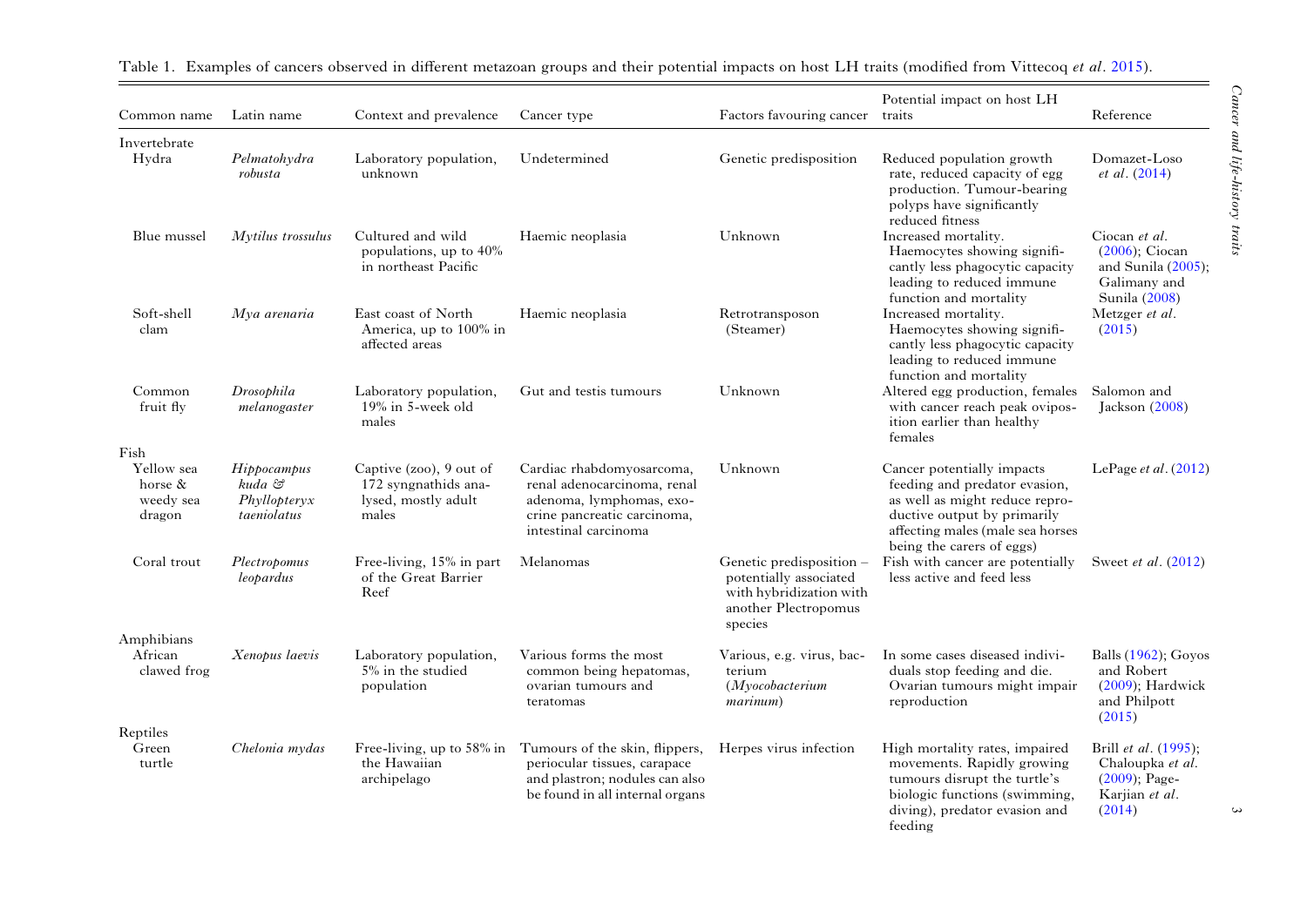| Table 1. | (Cont.) |  |
|----------|---------|--|
|          |         |  |

| Common name                     | Latin name                      | Context and prevalence                                                                                                                                         | Cancer type                                                                                                               | Factors favouring cancer                                                              | Potential impact on host LH<br>traits                                                                                                                                                                                                                               | Reference                                                     |
|---------------------------------|---------------------------------|----------------------------------------------------------------------------------------------------------------------------------------------------------------|---------------------------------------------------------------------------------------------------------------------------|---------------------------------------------------------------------------------------|---------------------------------------------------------------------------------------------------------------------------------------------------------------------------------------------------------------------------------------------------------------------|---------------------------------------------------------------|
| Egyptian<br>mastigure           | $U$ romastyx<br>aegyptius       | studied population                                                                                                                                             | Captive (zoo), 53% in the Multicentric lymphomas                                                                          | Unknown                                                                               | High mortality rate.<br>Lymphomas impair feeding,<br>increase parasite burden and<br>cause organ failure                                                                                                                                                            | Gyimesi et al.<br>(2005)                                      |
| <b>Birds</b><br>Rock dove       | Columba livia                   | Laboratory population,<br>34% in the studied<br>population                                                                                                     | Various forms, the three most<br>frequent cancers are semino-<br>mas, thyroid adenomas and<br>lymphomas                   | Unknown                                                                               | Adenocarcinomas of the female<br>reproductive tracts and semi-<br>nomas of testicles might impair<br>reproduction                                                                                                                                                   | Shimonohara et al.<br>(2012)                                  |
| Domestic<br>chicken             | Gallus gallus                   | Breeding stocks, tumour<br>commonly causes $\geq 1\%$<br>2% mortality of birds,<br>with occasional losses of<br>$\geqslant$ 20%                                | Lymphoid leucosis                                                                                                         | Avian leucosis virus                                                                  | Subclinical infection decreases<br>egg production and quality,<br>and hence reproduction                                                                                                                                                                            | Dunn (2013)                                                   |
| Mammals<br>Tasmanian<br>devil   | Sarcophilus<br>harrisii         | Free-living, up to 80% in Tasmanian DFTD<br>$2-3$ year-old<br>individuals                                                                                      |                                                                                                                           | Low genetic variation                                                                 | High mortality rates, tumours<br>on head impair vision and<br>feeding. DFTD spreads via<br>social interactions, primarily<br>during mating. High mortality<br>rates at reproductive age caused<br>shift in reproductive strategy to<br>semelparous from iteroparous | McCallum et al.<br>(2007)                                     |
| Santa<br>Catalina<br>Island fox | Urocyon littoralis<br>catalinae | Population living on<br>Santa Catalina Island,<br>$48.9\%$ of dead foxes<br>examined from 2001 to<br>2008, $52.2\%$ randomly<br>sampled live mature<br>animals | Ceruminous gland dysplasia<br>and hyperplasia                                                                             | Indirectly caused by ear<br>mite (Otodectes cynotis)<br>infection                     | The gross proliferative lesions<br>and invasive carcinomas<br>infiltrating adjacent bones may<br>impair hearing and hence the<br>hunting ability of the animals                                                                                                     | Vickers et al.<br>$(2015)$ ; Moriarty<br><i>et al.</i> (2015) |
| Beluga                          | Delphinapterus<br>leucas        | Free-living, 27% of the<br>adults found dead in<br>St. Lawrence estuary                                                                                        | Various forms, most frequent<br>cancers are adenocarcinoma<br>of the intestine and stomach.<br>Ovarian cancers in females | Probable role of the<br>polycyclic aromatic<br>hydrocarbons found in<br>beluga's prey | High mortality rates. Intestinal<br>carcinomas alter nutrition ab-<br>sorption, ovarian tumours<br>might impair reproduction                                                                                                                                        | Martineau et al.<br>(2002)                                    |
| California<br>sea lion          | Zalophus<br>californianus       | Free-living, $18-25%$ of<br>animals examined post-<br>mortem                                                                                                   | Genital tract carcinomas                                                                                                  | Genotype, persistent<br>organic pollutants and<br>herpesvirus                         | Since the urogenital carcinoma<br>affects sub-adult and adult<br>animals of both sexes (cervix<br>and vagina of females and the<br>penis, prepuce and urethra of<br>males) it could potentially alter<br>reproduction and LH strategies<br>of seals                 | Browning et al.<br>(2015)                                     |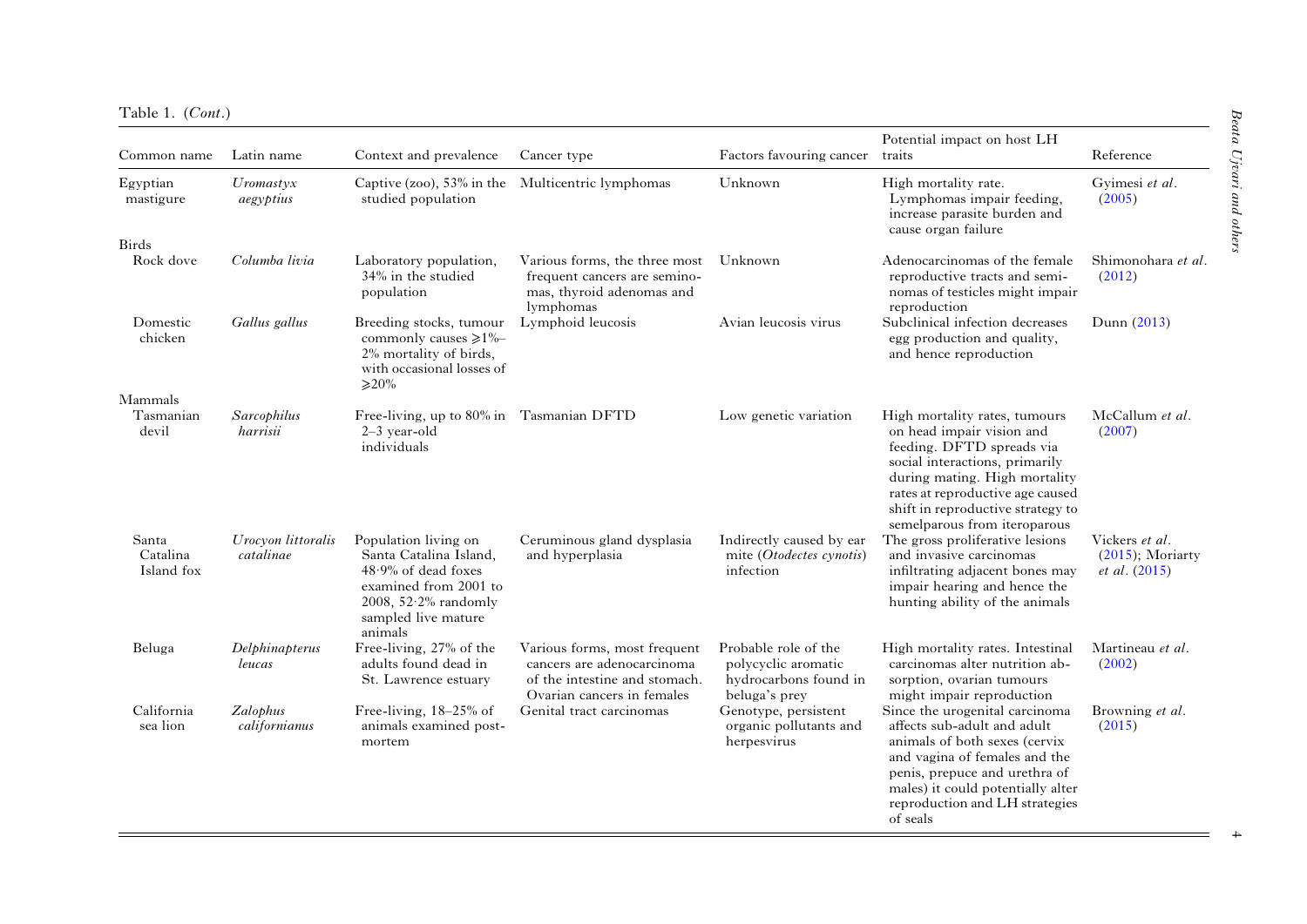#### Costs on LH traits

Parasitic organisms exploit their host for resources that could otherwise be used for maintenance, growth and/or reproduction (Poulin, [2007;](#page-7-0) Schmid-Hempel, [2011\)](#page-7-0). Direct costs resulting from this exploitation can cause inter-individual (or interpopulation) variation in LH traits such as fecundity and survival (Thomas et al. [2000\)](#page-7-0). At the same time, inter-individual differences in physiology and LH productivity may 'drive' or encourage consistent variation in behaviour (Biro and Stamps, [2008;](#page-6-0) Biro et al. [2014](#page-6-0)), and differences in behaviour can in turn affect the likelihood of encounter rates with parasites and transmission of them between one another (Boyer et al. [2010;](#page-6-0) Dunn et al. [2011](#page-6-0); Bull et al. [2012;](#page-6-0) Seaman and Briffa, [2015\)](#page-7-0). Thus, inter-individual (or interpopulation) variation in LH traits could at the same time be both causes and consequences of parasitism. Additionally, direct modifications of the host's LH traits may also result from toxic products of the parasite's metabolism (Michalakis, [2009\)](#page-7-0). Finally, the complex machinery constituting the immune system often incurs metabolic costs that indirectly generate modifications of the host's LH traits as a result of trade-offs (Sorci et al. [2009\)](#page-7-0). The extent to which these trade-offs are manifest are likely to differ among individuals that differ in their energetic and productive capacities (van Noordwijk and de Jong, [1986;](#page-7-0) Reznick et al. [2000](#page-7-0); Biro and Stamps, [2008](#page-6-0)).

In the context of malignancies, the time elapsing from the appearance of the first cancerous cells to the development of a metastatic cancer may vary from weeks to years, or even decades, depending on individuals and types of cancer. The shape of the relationship between health/fitness-related traits and tumour development is not precisely known for most species and most cancers (see Vittecoq et al. [2015](#page-8-0)). Nonetheless, individuals harbouring tumours are likely to be, sooner or later, in a worse condition than healthy individuals on average, even if individuals differ in their intrinsic energetic and LH capacities. Frequent symptoms of cancer are extreme tiredness (fatigue) or weight loss, resulting from cancer cells using up much of the body's energy supply, or releasing substances that modify the way the body derives energy from food (Wagner and Cella, [2004](#page-8-0); Ryan et al. [2007\)](#page-7-0). Although cancer-related fatigue is one of the most prevalent symptoms in cancer sufferers, the precise aetiology of this distressing and debilitating symptom remains poorly understood. Given that energy allocation relative to energy acquisition is at the heart of predictions for how competing LH traits might be affected by such energy 'drains' (van Noordwijk and de Jong, [1986\)](#page-7-0), a research focus on energetics might thus be very informative for understanding LH responses to cancer.

#### Plastic adjustments of LH traits

Host LH traits can undergo flexible and adaptive responses to parasitism in order to compensate for the negative costs exerted by parasites on host fitness (Hochberg et al. [1992](#page-6-0); Michalakis and Hochberg, [1994](#page-7-0)). For instance, hosts unable to resist infection by other means (e.g. immunological resistance, inducible defences or long-distance migration) are theoretically favoured by selection if they partly compensate the parasite-induced losses by reproducing earlier (Forbes, [1993](#page-6-0)) or if their behaviour impedes the transmission of the parasite in spatially structured contexts (Débarre et al. [2012\)](#page-6-0). Infected individuals may, for instance, increase their reproductive activities before dying or being castrated by parasites (Minchella and Loverde, [1981;](#page-7-0) Sorci et al. [1996;](#page-7-0) Polak and Starmer, [1998](#page-7-0); Adamo, [1999](#page-6-0)), or simply increase their fitness through kin selection-mediated effects (Débarre et al. [2012](#page-6-0); Iritani and Iwasa, [2014\)](#page-7-0). Among recent examples, Vézilier et al. [2015](#page-7-0) demonstrated that female mosquitoes parasitized by P. falciparum begin laying their eggs two days earlier, thereby compensating the loss of fecundity due to their reduced lifespan. In the context of cancer, preliminary results (Arnal et al. unpublished data) suggest that females in Drosophila harbouring early stages of tumours tend to reach the peak of oviposition earlier than healthy females before concomitantly dying sooner. As compelling as these recent studies are, clearly additional studies of this kind are necessary before generalizations can be made.

# Parental 'programming' and inheritance of LH traits

The influence of parental (non-genetic) effects on their offspring's phenotype is increasingly acknowledged as an important adaptive mechanism in animals (Mousseau et al. [2009](#page-7-0); Wolf and Wade, [2009](#page-8-0)). There is a growing body of evidence indicating that parasitic exploitation of a host can lead to changes in the phenotype of the hosts' offspring, though the latter are not parasitized (reviewed by Poulin and Thomas, [2008\)](#page-7-0). For instance, animals infected with harmful parasites often produce smaller offspring because parents cannot allocate sufficient energy to reproduction (e.g. Hakkarainen et al. [2007;](#page-6-0) Gallizzi et al. [2008\)](#page-6-0). Additionally, paternal stress can affect offspring phenotype by altering sperm phenotype and affecting post-zygotic development and performance (Crean et al. [2012,](#page-6-0) [2013](#page-6-0); Rando, [2012](#page-7-0); Bromfield et al. [2014;](#page-6-0) Zajitschek et al. [2014](#page-8-0)). Several proximate mechanisms have been put forward to explain parental effects due to infections, most involving hormonal or other physiological pathways, as well as epigenetic phenomena, and ultimately leading to offspring that are pre-adapted to the parasites they are most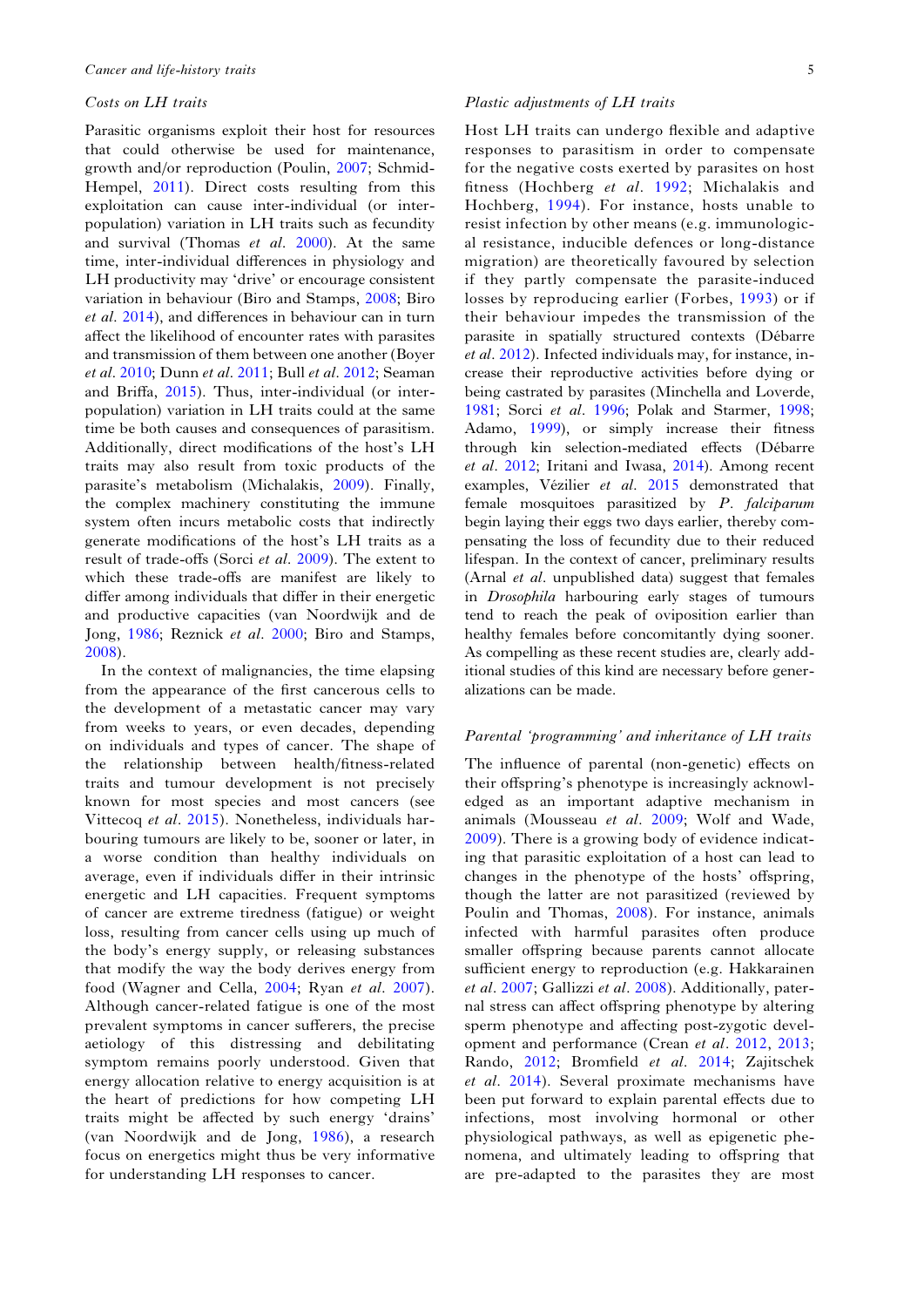likely to encounter based on their parent's experience (Sorci and Clobert, [1995\)](#page-7-0).

Are there consequences of having 'cancerous' parents? Given that most if not all individuals among metazoan species accumulate precancerous lesions and in situ tumours in many organs as they age (Folkman and Kalluri, [2004](#page-6-0)), this question is relevant to virtually all multicellular organisms. Few cancers are directly transmissible, so the risk of offspring contagion is often not applicable. However, because of the health consequences associated with tumourigenesis, parents with more or less advanced malignancies are likely to be affected in their ability to provide adequate resources/parental care to their offspring. To our knowledge this question has never been empirically addressed. As for parasites, deeper trans-generational effects probably exist, as suggested by several studies indicating that epigenetic modifications that influence cancer risk can be inherited through the germline across multiple generations (reviewed in Fleming et al. [2008](#page-6-0)). Similar to infections, cancer risk could be correlated within families across generations. This should presumably be the case in species with low dispersal, living in areas (naturally or artificially) contaminated by mutagenic substances, because both parents and offspring experience the same ecological contexts. Similarly, the same should apply to cancer caused by inherited oncogenic vulnerabilities. At the moment there is little evidence available on the consequences of having parents harbouring tumours and/or oncogenic mutations on offspring phenotype, in terms of costs and adaptive (nongenetic) transgenerational effects.

Although parent-to-offspring transmission of cancer cells may be uncommon, parent-to-offspring transmission of infections that induce cancer appear to be moderately common (Ewald and Swain Ewald, [2015](#page-6-0)). For example, in humans, T-lymphotropic virus type 1 (Coovadia et al. [2007\)](#page-6-0) and potentially hepatitis B virus are transmissible to offspring in milk (but see Chen *et al.* [2013\)](#page-6-0) and cause cancer in a substantial proportion of those offspring (Ewald and Swain Ewald, [2015](#page-6-0)). In captive wildlife, vertical transmission of simian T-lymphotropic viruses in apes (Parrish et al. [2004](#page-7-0); d'Offay et al. [2007\)](#page-6-0), feline immunodeficiency virus in cats (O'Neil et al. [1995](#page-7-0)) and mouse mammary tumour virus in mice (Bentvelzen et al. [1970](#page-6-0)) is known, but their occurrence in the wild requires further study.

# Evolutionary change in the host population

Whenever there is a genetic basis to LH traits, or trade-offs between them, evolutionary change in the host population can occur in response to 'infection' by cancer just as it would with parasites. For instance, selection may favour early sexual maturity when the risk of future infection and mortality is

high. Indeed, snails from localities with a high prevalence of castrating trematodes become sexually mature earlier than conspecifics living in areas of low prevalence (Lafferty, [1993;](#page-7-0) Fredensborg and Poulin, [2006\)](#page-6-0). One of the best examples of altered LH strategies in response to exposure to cancer involves the Tasmanian devils (Sarcophilus harrisii) and their transmissible cancer, the devil facial tumour disease (DFTD). Following the appearance of DFTD, devils have responded to the cancerinduced mortality by rapidly transitioning from a late maturing iteroparous (multiple reproductive cycles) to an early maturing semelparous (single breeding) reproductive strategy (Jones et al. [2008\)](#page-7-0).

#### Concluding remarks

Is it justifiable to ignore LH traits when studying oncogenic phenomena? In the light of this discussion, we suggest that the answer is clearly no. Cancer can directly affect LH traits by imposing costs and/or indirectly by triggering plastic adjustments and evolutionary responses, just as parasites are well known to do. Reciprocally, these effects can potentially influence cancer risks, through the evolution of differential cancer vulnerabilities in populations (e.g. Kokko and Hochberg, [2015\)](#page-7-0). For instance, BRCA1 and BRCA2 mutations are inherited and predispose women to breast and ovarian cancer, but even though carriers of these mutations have a reduced survival, they also have enhanced fertility (Easton et al. [1995](#page-6-0); Smith et al. [2012\)](#page-7-0). This result may indicate antagonistic pleiotropy (i.e. when one gene controls more than one trait, at least one of these traits is beneficial to the organism's fitness and at least one is detrimental to fitness). However, since the adaptive response by the host also favours the transmission of BRCA1 and BRCA2 to the next generations, this suggests that the existence of LH trait adjustments could influence the persistence of oncogenic mutations in certain populations. In addition, such adjustments would be, in our opinion, a potentially more parsimonious alternative to the antagonistic pleiotropy hypothesis classically invoked to explain why oncogenic mutations persist at a higher frequency than expected by the mutation-selection balance (e.g. Bodmer, [2006](#page-6-0); Risch et al. [2006\)](#page-7-0).

To understand the evolution of LH traits in a cancer context, one must consider the complete ecological context in which individuals developing tumours live. Unfortunately, there is only limited data to date, supporting the hypotheses we have outlined above [\(Table 1](#page-2-0)). Clearly more data and research, including on the assumptions of cancers potentially affecting fitness related traits, are needed to draw a more substantiated parallel between cancer and infectious diseases. Because one single method or model cannot thoroughly integrate all the complexity of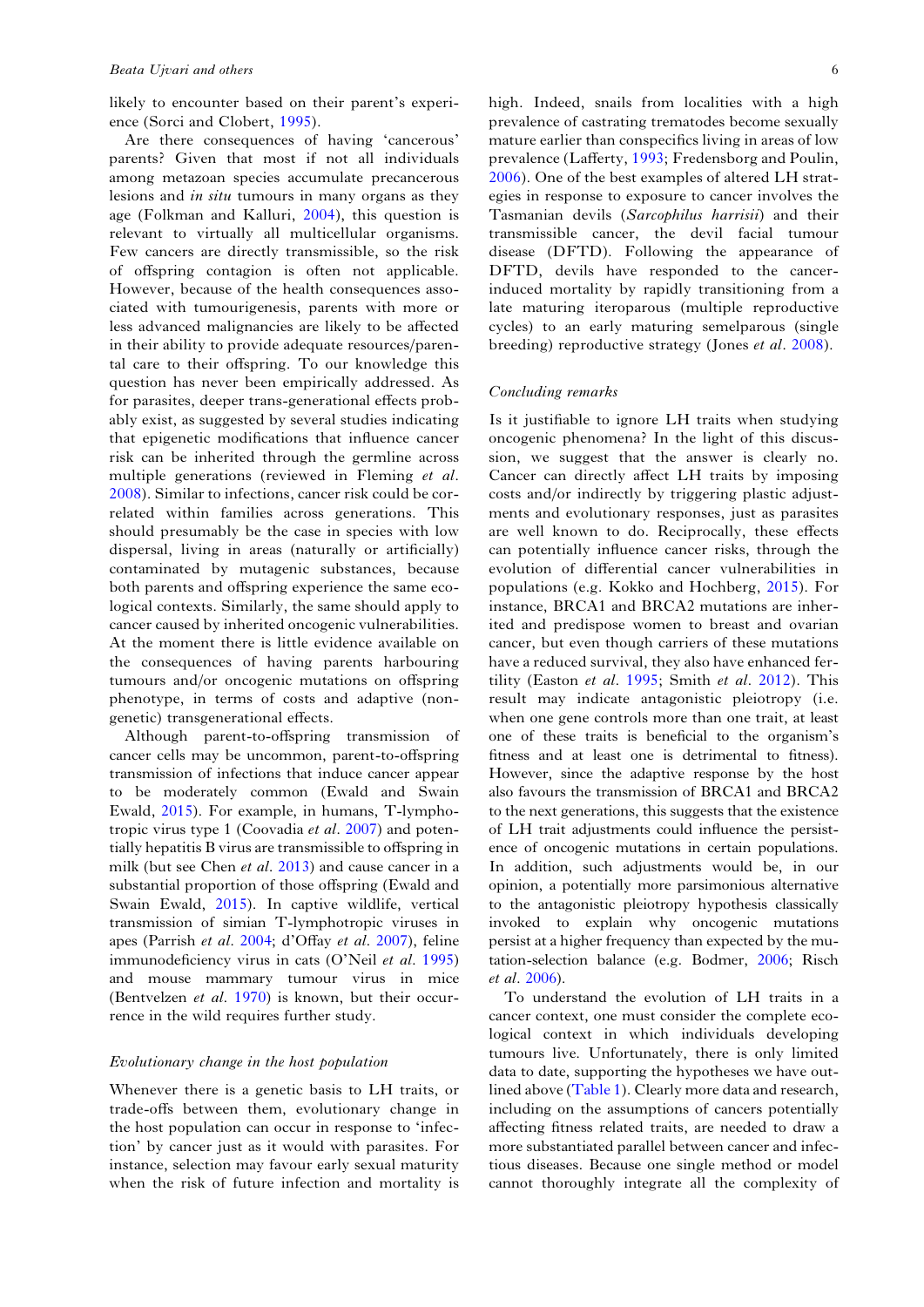<span id="page-6-0"></span>the processes we have discussed, researchers interested in these adaptive responses must engage in greater exchanges and collaborations involving scientists from different disciplines. Finally, we strongly encourage researchers to systematically explore the myriad of symptoms displayed by cancerous patients in order to discover those that could be LH trait responses, vs those that illustrate pathological costs without adaptive value.

#### ACKNOWLEDGEMENTS

Frédéric THOMAS and Benjamin ROCHE are supported by the ANR (Blanc project EVOCAN) and by the CNRS (INEE). The CREEC extend their gratitude to its two sponsor companies: SPALLIAN and NEMAUSYS.

#### REFERENCES

Adamo, S. (1999). Evidence for adaptive changes in egg laying in crickets exposed to bacteria and parasites. Animal Behaviour 57, 117–124.

Aktipis, C. A. and Nesse, R. M. (2013). Evolutionary foundations for cancer biology. Evolutionary Applications 6, 144–159.

Balls, M. (1962). Spontaneous neoplasms in amphibia: a review and descriptions of six new cases. Cancer Research 22, 1142e1154.

Bentvelzen, P., Daams, J. H., Hageman, P. and Calafat, J. (1970). Genetic transmission of viruses that incite mammary tumor in mice. Proceedings of the National Academy of Sciences of the United States of America 67, 377–384.

Biro, P. A. and Stamps, J. A. (2008). Are animal personality traits linked to life-history productivity? Trends in Ecology and Evolution 23, 361–368. Biro, P. A., Adriaenssens, B. and Sampson, P. (2014). Individual and sex-specific differences in intrinsic growth rate covary with consistent individual differences in behaviour. Journal of Animal Ecology 83, 1186-1195. Bodmer, W.F. (2006). Cancer genetics: colorectal cancer as a model. Journal of Human Genetic 51, 391–396.

Boyer, N., Réale, D., Marmet, J., Pisanu, B. and Chapuis, J. L. (2010). Personality, space use and tick load in an introduced population of Siberian chipmunks Tamias sibiricus. Journal of Animal Ecology 79, 538–547.

Brill, R. W., Balazs, G. H., Holland, K. N., Chang, R. K. C., Sullivan, S. and George, J.C. (1995). Daily movements, habitat use, and submergence intervals of normal and tumor-bearing juvenile green turtles (Chelonia mydas) within a foraging area in the Hawaiian Islands. Journal of Experimental Marine Biology and Ecology 185, 203e218.

Bromfield, J. J., Schjenken, J. E., Chin, P. Y., Care, A. S., Jasper, M. J. and Robertson, S. A. (2014). Maternal tract factors contribute to paternal seminal fluid impact on metabolic phenotype in offspring. Proceedings of the National Academy of Sciences of the United States of America 111, 2200–2205. Browning, H. M., Gulland, F. M. D., Hammond, J. A., Colegrove, K. M. and Hall, A. J. (2015). Common cancer in a wild animal: the California sea lion (Zalophus californianus) as an emerging model for carcinogenesis. Philosophical Transactions of the Royal Society B 370, 20140228 Published 8 June 2015.

Bull, C., Godfrey, S. and Gordon, D. (2012). Social networks and the spread of Salmonella in a sleepy lizard population. Molecular Ecology 21, 4386–4392.

Caulin, A. F. and Maley, C. C. (2011). Peto's Paradox: evolution's prescription for cancer prevention. Trends in Ecology  $\Im$  Evolution 26, 175–182. Chaloupka, M., Balazs, G. H. and Work, T. M. (2009). Rise and fall over 26 years of a marine epizootic in Hawaiian green sea turtles. Journal of Wildlife Diseases 45, 1138e1142.

Chen, X., Chen, J., Wen, J., Xu, C., Zhang, S., Zhou, Y. H. and Hu, Y. (2013). Breastfeeding is not a risk factor for mother-to-child transmission of Hepatitis B Virus. PLoS ONE 8, e55303.

Ciocan, C. and Sunila, I. (2005). Disseminated neoplasia in blue mussels, Mytilus galloprovincialis, from the Black Sea, Romania. Marine Pollution Bulletin 50, 1335e1339. [http://dx.doi.org/10.1016/j.marpolbul.2005.04.042.](http://dx.doi.org/10.1016/j.marpolbul.2005.04.042) Ciocan, C. M., Moore, J. D. and Rotchell, J. M. (2006). The role of ras gene in the development of haemic neoplasia in Mytilus trossulus. Marine Environmental Research 62, S147eS150. [http://dx.doi.org/10.1016j.mar](http://dx.doi.org/10.1016j.marenvres.2006.04.020)[envres.2006.04.020](http://dx.doi.org/10.1016j.marenvres.2006.04.020).

Coovadia, H. M., Rollins, N. C., Bland, R. M., Little, K., Coutsdoudis, A., Bennish, M. L. and Newell, M. L. (2007). Motherto-child transmission of HIV-1 infection during exclusive breastfeeding in the first 6 months of life: an intervention cohort study Lancet 369, 1107–1116.

Crean, A. J., Dwyer, J. M. and Marshall, D. J. (2012). Fertilization is not a new beginning: the relationship between sperm longevity and offspring performance. PLoS ONE 7, e49167.

Crean, A. J., Dwyer, J. M. and Marshall, D. J. (2013). Adaptive paternal effects? Experimental evidence that the paternal environment affects offspring performance. Ecology 94, 2575–2582.

Débarre, F., Lion, S., van Baalen, M. and Gandon, S. (2012). Evolution of host life-history traits in a spatially structured host–parasite system. The American Naturalist 179, 52–63.

Domazet-Loso, T., Klimovich, A., Anokhin, B., Anton-Erxleben, F., Hamm, M. J., Lange, C. and Bosch, T. C. G. (2014). Naturally occurring tumours in the basal metazoan Hydra. Nature Communications 5, 1–8.

d'Offay, J. M., Eberle, R., Sucol, Y., Schoelkopf, L., White, M. A., Valentine, B.D., White, G.L. and Lerche, N.W. (2007). Transmission dynamics of simian T-lymphotropic virus type 1 (STLV1) in a baboon breeding colony: predominance of female-to-female transmission. Comparative Medicine 57, 105–114.

Duesberg, P., Mandrioli, D., McCormack, A. and Nicholson, J. M. (2011). Is carcinogenesis a form of speciation? Cell Cycle 10, 2100–2114.

Dunn, J. (2013). Lymphoid Leukosis in Poultry. [http://www.merckvet](http://www.merckvetmanual.com/mvm/poultry/neoplasms/lymphoid_leukosis_in_poultry.html) [manual.com/mvm/poultry/neoplasms/lymphoid\\_leukosis\\_in\\_poultry.html](http://www.merckvetmanual.com/mvm/poultry/neoplasms/lymphoid_leukosis_in_poultry.html) Dunn, J. C., Cole, E. F. and Quinn, J. L. (2011). Personality and parasites:

sex-dependent associations between avian malaria infection and multiple behavioural traits. Behavioral Ecology and Sociobiology 65, 1459–1471.

Easton, D. F., Ford, D. and Bishop, D. T. (1995). Breast and ovarian cancer incidence in BRCA1-mutation carriers. Breast cancer linkage consortium. American Journal of Human Genetics 56, 265-271.

Ewald, P. W. and Swain Ewald, H. A. (2012). Infection, mutation, and cancer evolution. Journal of Molecular Medicine 90, 535-541.

Ewald, P. W. and Swain Ewald, H. A. (2013). Toward a general evolutionary theory of oncogenesis. Evolutionary Applications 6, 70–81.

Ewald, P. W. and Swain Ewald, H. A. (2014). Joint infectious causation of human cancers. Advances in Parasitology 84, 1–26.

Ewald, P. W. and Swain Ewald, H. A. (2015). Infection and cancer in multicellular organisms. Philosophical Transactions of the Royal Society B 370, 1–11.

Fleming, J. L., Huang, T. H. and Toland, A. E. (2008). The role of parental and grandparental epigenetic alterations in familial cancer risk. Cancer Research 68, 9116–9121.

Folkman, J. and Kalluri, R. (2004). Cancer without disease. Nature 427, 787–787.

Forbes, M. R. L. (1993). Parasitism and host reproductive effort. Oikos 67, 444–450.

Fredensborg, B.L. and Poulin, R. (2006). Parasitism shaping host lifehistory evolution: adaptive responses in a marine gastropod to infection by trematodes. Journal of Animal Ecology 75, 44–53.

Gallizzi, K., Alloitteau, O., Harrang, E. and Richner, H. (2008). Fleas, parental care, and transgenerational effects on tick load in the great tit. Behavioral Ecology 19, 1225–1234.

Galimany, E. and Sunila, I. (2008). Several cases of disseminated Neoplasia in Mussels Mytilus edulis (L.) in western long island sound. Journal of Shellfish Research 27, 1201–1207.

Goyos, A. and Robert, J. (2009). Tumorigenesis and anti-tumor immune responses in Xenopus. Frontiers in Bioscience: A Journal and Virtual Library 14, 167e176.

Gyimesi, Z. S., Garner, M. M., Burns, R. B., Nichols, D. K., Brannian, R. E., Raymond, J. T. and Nordhausen, R. (2005). High incidence of lymphoid Neoplasia in a colony of Egyptian spiny-tailed lizards (Uromastyx aegyptius). Journal of Zoo and Wildlife Medicine 36, 103–110.

Hakkarainen, H., Huhta, E., Koskela, E., Mappes, T., Soveri, T. and Suorsa, P. (2007). Eimeria-parasites are associated with a lowered mother's and offspring's body condition in island and mainland populations of the bank vole. Parasitology 134, 23–31.

Hart, B. (1994). Behavioural defence against parasites: interaction with parasite invasiveness. Parasitology 109, S139–S151.

Hardwick, L.J.A. and Philpott, A. (2015). An oncologis's friend: how Xenopus contributes to cancer research. Developmental Biology 408, 180–187. Hochberg, M. E., Michalakis, Y. and de Meeus, T. (1992). Parasitism as a constraint on the rate of life-history evolution. *Journal of Evolutionary* Biology 5, 491–504.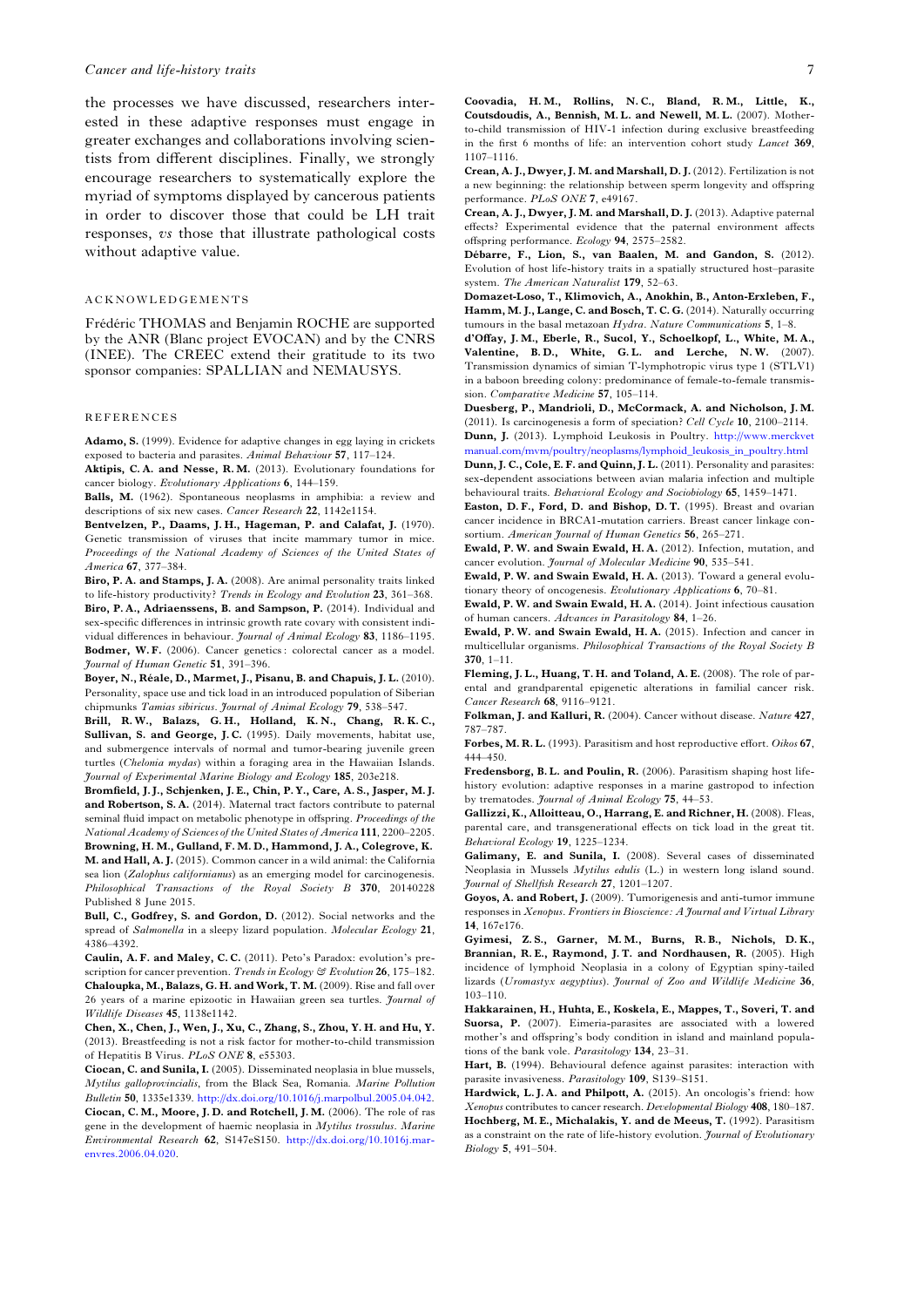<span id="page-7-0"></span>Iritani, R. and Iwasa, Y. (2014). Parasite infection drives the evolution of state-dependent dispersal of the host. Theoretical Population Biology 92,  $1-13$ .

Jones, M. E., Cockburn, A., Hamede, R., Hawkins, C., Hesterman, H., Lachish, S., Mann, D., McCallum, H. and Pemberton, D. (2008). Life-history change in disease-ravaged Tasmanian devil populations. Proceedings of the National Academy of Sciences of the United States of America 105, 10023–10027.

Kokko, H. and Hochberg, M. E. (2015). Towards cancer-aware lifehistory modelling. Philosophical Transactions of the Royal Society of London B, Biological Sciences 370, 20140234.

Lafferty, K. D. (1993). The marine snail, Cerithidea californica, matures at smaller sizes where parasitism is high. Oikos 68, 3-11.

LePage, V., Dutton, C.J., Kummrow, M., McLelland, D.J., Young, K. and Lumsden, J. S. (2012). Neoplasia of captive yellow sea horses (Hippocampus kuda) and weedy sea dragons (Phyllopteryx taeniolatus). Journal of Zoo and Wildlife Medicine 43, 50-58.

Mager, D. (2006). Bacteria and cancer: cause, coincidence or cure? A review. *Journal of Translational Medicine* 4, 14.

Martineau, D., Lemberger, K., Dallaire, A., Labelle, P., Lipscomb, T. P., Michel, P. and Mikaelian, I. (2002). Cancer in wildlife, a case study: beluga from the St. Lawrence estuary, Quebec, Canada. Environmental Health Perspectives 110, 285.

McAloose, D. and Newton, A. L. (2009). Wildlife cancer: a conservation perspective. Nature Reviews Cancer 9, 517–526.

McCallum, H., Tompkins, D. M., Jones, M., Lachish, S., Marvanek, S., Lazenby, B., Hocking, G., Wiersma, J. and Hawkins, C. E. (2007). Distribution and impacts of tasmanian devil facial tumour disease. Ecohealth 4, 318–325.

Merlo, L. M. F., Pepper, J. W., Reid, B. J. and Maley, C. C. (2006). Cancer as an evolutionary and ecological process. Nature Reviews Cancer 6, 924–935.

Metzger, M. J., Reinisch, C., Sherry, J. and Goff, S. P. (2015). Horizontal transmission of clonal cancer cells causes leukemia in softshell clams. Cell 161, 255–263.

Michalakis, Y. (2009). Parasitism and the evolution of life-history traits. In Ecology and Evolution of Parasitism (ed. Thomas, F., Guégan, J.-F. and F. R.), pp. 19–30. Oxford University Press, New York.

Michalakis, Y. and Hochberg, M. E. (1994). Parasitic effects on host life-history traits: a review of recent studies. Parasite 1, 291–294.

Minchella, D. and Loverde, P. (1981). A cost of increased early reproductive effort in the snail Biomphalaria glabrata. American Naturalist 118, 876–881.

Molyneux, E. M., Rochford, R., Griffin, B., Newton, R., Jackson, G., Menon, G., Harrison, C. J., Israels, T. and Bailey, S. (2012). Burkitt's lymphoma. Lancet 379, 1234–1244.

Mostafa, M.H., Sheweita, S.A. and O'Connor, P.J. (1999). Relationship between Schistosomiasis and Bladder Cancer. Clinical Microbiology Reviews 12, 97–111.

Moriarty, M. E., Vickers, T. W., Clifford, D. L., Garcelon, D. K., Gaffney, P. M., Lee, K. W., King, J. L., Duncan, C. L. and Boyce, W. M. (2015). Ear mite removal in the Santa Catalina Island Fox (Urocyon littoralis catalinae): controlling risk factors for cancer development. PLoS ONE 10, e0144271.

Mousseau, T. A., Uller, T., Wapstra, E. and Badyaev, A. V. (2009). Evolution of maternal effects: past and present. Philosophical Transactions of the Royal Society of London B, Biological Sciences 364, 1035–1038.

Nunney, L. (2013). The real war on cancer: the evolutionary dynamics of cancer suppression. Evolutionary Applications 6, 11–19.

O'Neil, L. L., Burkhard, M. J., Diehl, L. J. and Hoover, E. A. (1995). Vertical transmission of feline immunodeficiency virus. AIDS Research and Human Retroviruses 11, 171–182.

Page-Karjian, A., Norton, T. M., Krimer, P., Groner, M., Nelson, S. E., Jr. and Gottdenker, N. L. (2014). Factors influencing survivorship of rehabilitating green sea turtles (Chelonia mydas) with fibropapillomatosis. Journal of Zoo and Wildlife Medicine 45, 507–519.

Parrish, S. W. K., Brown, A. E., Chanbancherd, P., Gettayacamin, M. and Parrish, J. H. (2004). Transmission of STLV in a closed colony of macaques. American Journal of Primatology 63, 103-109.

Polak, M. and Starmer, W. T. (1998). Parasite-induced risk of mortality elevates reproductive effort in male Drosophila. Proceedings Biological Sciences/The Royal Society 265, 2197–2201.

Poulin, R. (2007). Evolutionary Ecology of Parasites, 2nd Edn. Princeton University Press, Princeton.

Poulin, R. and Thomas, F. (2008). Epigenetic effects of infection on the phenotype of host offspring: parasites reaching across host generations. Oikos 117, 331–335.

Reznick, D., Nunney, L. and Tessier, A. (2000). Big houses, big cars, superfleas and the costs of reproduction. Trends in Ecology and Evolution 15, 421–425.

Risch, H. A., McLaughlin, J. R., Cole, D. E. C., Rosen, B., Bradley, L., Fan, I., Tang, J., Li, S., Zhang, S., Shaw, P. A. and Narod, S. A. (2006). Population BRCA1 and BRCA2 mutation frequencies and cancer penetrances: a kin-cohort study in Ontario, Canada. Journal of the National Cancer Institute 98, 1694–1706.

Roche, B., Hochberg, M. E., Caulin, A. F., Maley, C. C., Gatenby, R. A., Missé, D. and Thomas, F. (2012). Natural resistance to cancers: a Darwinian hypothesis to explain Peto's paradox. BMC Cancer 12, 387.

Rozhok, A. I. and DeGregori, J. (2015). Toward an evolutionary model of cancer: considering the mechanisms that govern the fate of somatic mutations. Proceedings of the National Academy of Sciences of the United States of America 112, 8914-8921.

Ryan, J. L., Carroll, J. K., Ryan, E. P., Mustian, K. M., Fiscella, K. and Morrow, G. R. (2007). Mechanisms of cancer-related fatigue. The Oncologist 12 (Suppl. 1), 22–34.

Salomon, R. N. and Jackson, F. R. (2008). Tumors of testis and midgut in aging flies.  $Fly$  2, 265e268.

Schmid-Hempel, P. (2011). Evolutionary Parasitology: The Integrated Study of Infections, Immunology, Ecology, and Genetics. Oxford University Press, Oxford.

Shimonohara, N., Holland, C. H., Lin, T.-L. and Wigle, W. L. (2012). Naturally occurring neoplasms in pigeons in a research colony: a retrospective study. Avian Diseases 57, 133e139. [http://dx.doi.org/10.1637/](http://dx.doi.org/10.1637/10244-051012-Case.1) [10244-051012-Case.1.](http://dx.doi.org/10.1637/10244-051012-Case.1)

Seaman, B. and Briffa, M. (2015). Parasites and personality in periwinkles (Littorina littorea): infection status is associated with mean-level boldness but not repeatability. Behavioural Processes 115, 132–134.

Smith, K. R., Hanson, H. A., Mineau, G. P. and Buys, S. S. (2012). Effects of BRCA1 and BRCA2 mutations on female fertility. Proceedings of the Royal Society B, Biological Sciences 279, 1389–1395.

Sorci, G. and Clobert, J. (1995). Effects of maternal parasite load on offspring life-history traits in the common lizard (Lacerta vivipara). Journal of Evolutionary Biology 8, 711–723.

Sorci, G., Clobert, J. and Michalakis, Y. (1996). Cost of reproduction and cost of parasitism in the common lizard, Lacerta vivipara. Oikos 76, 121–130.

Sorci, G., Boulinier, T., Gauthier-Clerc, M. and Faivre, B. (2009). The evolutionary ecology of the immune response. In Ecology and Evolution of Parasitism (ed. by Thomas, F., Guégan, J.F., and Renaud, F.), pp. 5–17. Oxford University Press, Oxford.

Sweet, M., Kirkham, N., Bendall, M., Currey, L., Bythell, J. and Heupel, M. (2012). Evidence of melanoma in wild marine fish populations. PLoS ONE 7, e41989.

Thomas, F., Guégan, J., Michalakis, Y. and Renaud, F. (2000). Parasites and host life-history traits: implications for community ecology and species co-existence. International Journal for Parasitology 30, 669–674.

Thomas, F., Guégan, J.-F. and Renaud, F. (2009). Ecology and Evolution of Parasitism. Oxford University Press.

Thomas, F., Fisher, D., Fort, P., Marie, J.-P., Daoust, S., Roche, B., Grunau, C., Cosseau, C., Mitta, G., Baghdiguian, S., Rousset, F., Lassus, P., Assenat, E., Grégoire, D., Missé, D., Lorz, A., Billy, F., Vainchenker, W., Delhommeau, F., Koscielny, S., Itzykson, R., Tang, R., Fava, F., Ballesta, A., Lepoutre, T., Krasinska, L., Dulic, V., Raynaud, P., Blache, P., Quittau-Prevostel, C. et al. (2013). Applying ecological and evolutionary theory to cancer: a long and winding road. Evolutionary Applications 6, 1-10.

van Noordwijk, A. J. and de Jong, G. (1986). Acquisition and allocation of resources: their influence on variation in life history tactics. The American Naturalist 128, 137–142.

Vézilier, J., Nicot, A., Gandon, S. and Rivero, A. (2015). Plasmodium infection brings forward mosquito oviposition. Biology Letters 11(3), 20140840. doi: 10.1098/rsbl.2014.0840.

Vickers, T. W., Clifford, D. L., Garcelon, D. K., King, J. L., Duncan, C. L., Gaffney, P. M. and Boyce, W. M. (2015). Pathology and epidemiology of ceruminous gland tumors among endangered Santa Catalina Island foxes (Urocyon littoralis catalinae) in the Channel Islands, USA. PLoS ONE 10, e0143211.

Vittecoq, M., Roche, B., Daoust, S. P., Ducasse, H., Missé, D., Abadie, J., Labrut, S., Renaud, F., Gauthier-Clerc, M. and Thomas, F. (2013). Cancer: a missing link in ecosystem functioning? Trends in Ecology and Evolution 28, 628–635.